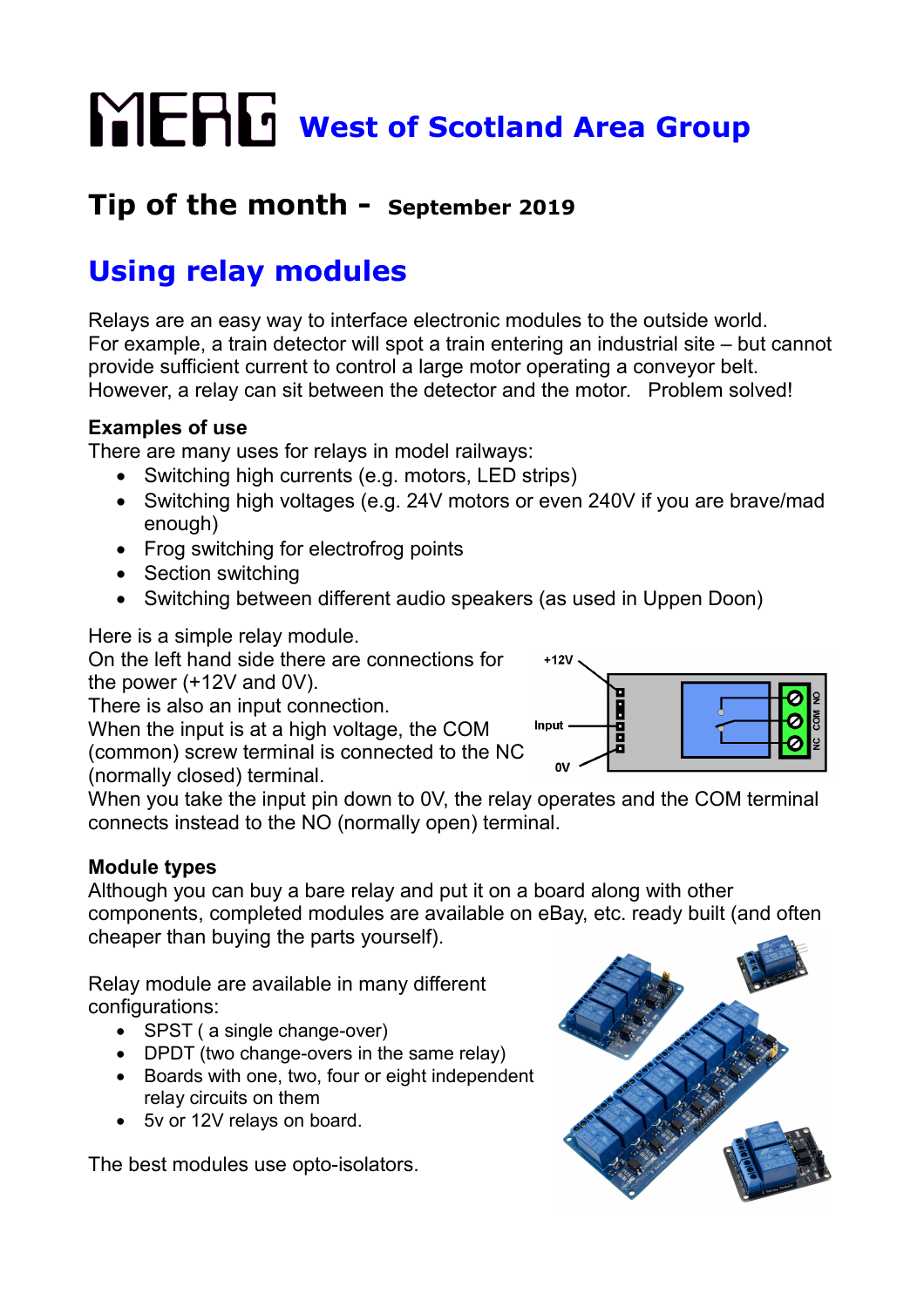#### **Why opto-isolators?**

Optoisolators (or optocouplers) are devices that keep different modules electrically isolated from each other. There is no electrical connection between the device that is operating the relay module and the components on the relay module board itself. It is commonly used to interface devices that use different voltage levels (e.g. a 5V output interfacing to a 12V circuit).

The *'opto'* part means that it uses light to transmit a binary state between its input and output.

Here is a simple example of a relay module with an opto-isolator. The train detector, or whatever, will switch the light source on. The light is detected by a photo-transistor and this switches a transistor to switch the relay.



#### **Controlling motors**

This example shows a relay operating a heavy current motor or a high voltage motor.



The top pin (labelled as VCC) is connected to +12V and the bottom pin (labelled asGND) is connected to 0V. The third pin from the bottom is the input to the module and it connects to whaterver you are using to switch the circuit.

The motor has one lead connected to 0V and the other lead connected to the COM terminal. The NO terminal connects to the voltage required by the motor (e.g connect 12V for a 12V motor, 24V for a 24V motor, etc.).

Normally, the relay is switched off and no power is connected to the motor. When the relay's input is taken to 0V, the relay switches power on to the motor.

The motor can be replaced by any other high voltage or high current device (e.g. a LED strip).